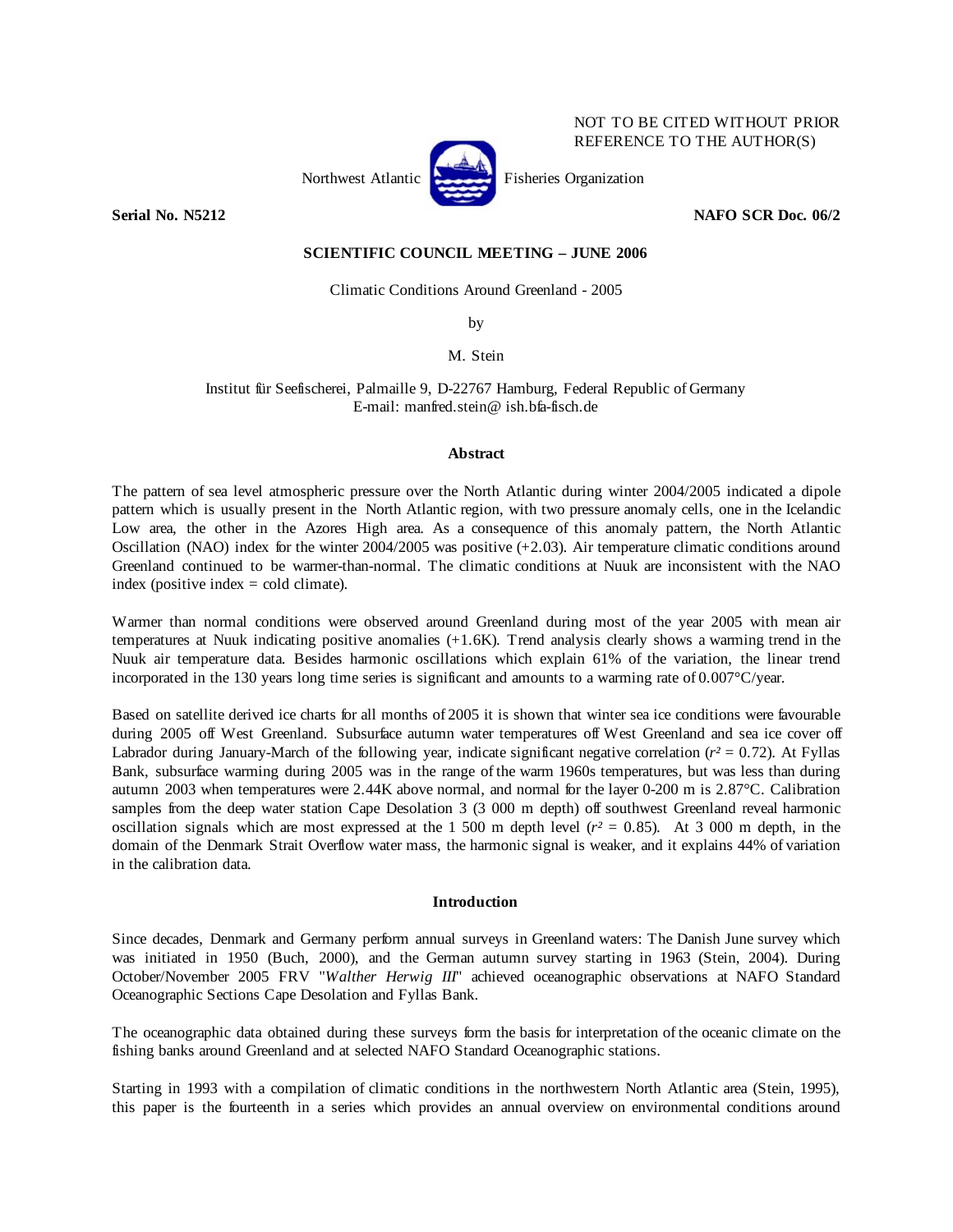Greenland. Whereas the subsurface oceanographic data originate from FRV "*Walther Herwig III*" observations, the air pressure data, the air temperature data, and the sea ice data are taken from sources given under data and methods.

## **Data and Methods**

The pattern of sea level atmospheric pressure anomaly during the winter (December, January, February) of 2004/2005 (Fig. 1b) and of sea level atmospheric pressure (Fig. 1c) was taken from NCEP/NCAR Reanalysis data from the NOAA-CIRES Climate Diagnostics Centre: http://www.cdc.noaa.gov/Composites.

The NAO Index as given in Fig. 2 refers to the mean December, January, February (DJF) sea level pressure (SLP) from the Azores (Ponta Delgada, PD) and from Iceland (Akureyri, A). The individual SLP's are standardized to 1961-90 base period, and calculated using

$$
\text{NAO}_{i} = \frac{p_{i} - \overline{p}}{\sigma} \Big| PD - \frac{p_{i} - \overline{p}}{\sigma} \Big| A
$$

with  $i =$  year,  $p_i =$  SLP of the given year from *PD* or *A*,  $p =$  mean SLP of the 1961-90 base period from *PD* or *A*, σ = standard deviation of the 1961-90 base period. DJF pressures for 1998/99 and 1999/2000 for Ponta Delgada were defined by regression (Loewe and Koslowski, 1998).

Data on the atmospheric climate of Greenland were sampled by the Danish Meteorological Institute at Nuuk (64°11'N, 51°44.5'W), Egedesminde (68°42.5'N, 52°53'W) and Angmagssalik (65°36'N, 37°40'W). Whereas the first data set was mutually supplied by the Danish Meteorological Institute in Copenhagen and the Seewetteramt, Hamburg, the latter data sets were given by the Seewetteramt, Hamburg (Fig. 3-7). The climatic mean which the air temperature anomaly charts are referenced to is 1961-1990. Ice charts (Fig. 8-12) were taken from

http://www.natice.noaa.gov/pub/East\_Arctic/Baffin\_Bay/Davis\_Strait/; http://www.natice.noaa.gov/pub/East\_Arctic/Greenland\_Sea/Greenland\_Sea\_southwest/; http://www.natice.noaa.gov/pub/East\_Arctic/Greenland\_Sea/Greenland\_Sea\_South/.

They originate from NOAA satellite ice observations. Analysis of ice conditions is grouped in sub areas which are denoted in the above given internet links (Baffin Bay/Davis Strait, Greenland Sea southwest, Greenland Sea South).

During cruise WH280 of FRV "*Walther Herwig III*", CTD profiles were obtained at each fishing position of the surveyed area (Fig. 1 and 17). Observations on Standard Oceanographic Stations (Stein, 1988) were done at the Cape Desolation Section and the Fyllas Bank Section (Fig. 18 and 19). Salinity readings of the CTD (SeaBird 911+) profiles were adjusted to water samples derived by Rosette water sampler. A mean salinity deviation of +0.009 was applied to all profiles, except for Standard Oceanographic Stations which were calibrated individually. Data analysis and presentation (Fig. 18 and 19) was done using the most recent version of Ocean Data View (Version 3.0, 2005; Schlitzer, 2005). Theta/S sections of Fyllas Bank Section and Cape Desolation Section are displayed in Fig. 18 and 19. Time series of temperature anomaly at Fyllas Bank station 4 is given in Fig. 20. The data comprise observations done during September-November at the station site. Data gaps in our own data base, due to e.g. December observations, were filled with data from the World Data Base. This is the case for 1972, 1978, 1980 and 1981.The time series of salinity calibration samples at NAFO Cape Desolation Station 3 is given in Fig. 21-23.

#### **Results and Discussion**

## *The North Atlantic Oscillation (NAO)*

Figure 1b shows the pattern of sea level pressure anomalies over the North Atlantic during the winter of 2004/2005 (DJF). There was a similar pressure pattern recorded during the winters of 1993/94 and 1999/2000.

The recent pattern indicates a dipole pattern with an Icelandic Low pressure anomaly cell shifted to the Greenland Sea (a classical dipole pattern was present in the winters of e.g. 1994/1995 and 1995/1996 when clearly expressed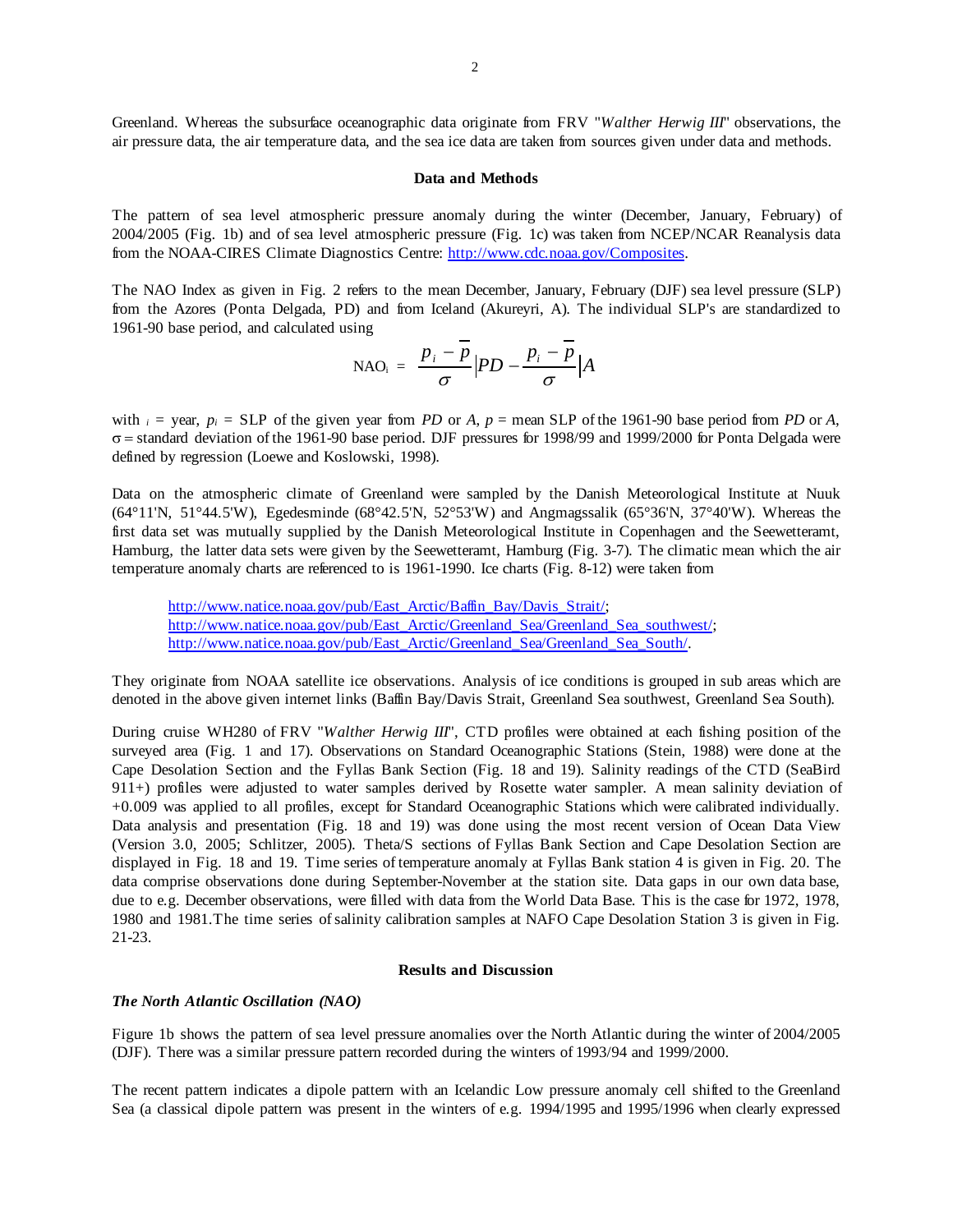Icelandic Low and Azores High pressure anomaly cells characterized the winter seasons; in: Stein, 2003).

The sea level atmospheric pressure over the North Atlantic during winter 2004/2005 is given in Fig. 1c. NAO *positive* winters, like 1999, 2000 and 2005, outline a deeper-than-normal Icelandic Low and a stronger-than-normal subtropical Azores High. NAO *negative* winters, like 1998, 2001, 2002, 2003 and 2004 show a weak subtropical high and a weak Icelandic low (for winters prior to 2003/2004 see: Stein, 2003).

# *The NAO index*

The NAO index as given for the last and present decade shows mostly positive values (Fig. 2a, upper panel). The index for winter 2004/2005 (December-February) is positive (+2.03).

During the second half of the last century we see that the 1960s were generally "low-index" years while the 1990s were "high-index" years (Fig. 2b). There was a major exception to this pattern occurring between the winter preceding 1995 and the winter preceding 1996, when the index flipped from being one of its most positive values to its most negative value this century (Fig. 2a, upper panel).

The direct influence of NAO on Nuuk winter mean air temperatures is as follows: A "low-index" year corresponds with warmer-than-normal years. Colder-than-normal climatic conditions at Nuuk are linked to "high-index" years. This indicates a negative correlation of Nuuk winter air temperatures with the NAO. Correlation between both time series is significant ( $r = -0.73$ , p << 0.001; Stein, 2004). The 2005 mean annual air temperatures at Nuuk reveal, however, that statistical significance being valid for the entire time series of 130 years, must not necessarily mean that this model fits with every year of observation. The NAO index for winter 2004/2005 is among the highest positive values during the past 15 years (Fig. 2a), and the annual mean air temperatures are among the highest values observed during 1876-2005 (see below).

### *Air Temperature and Climatic means*

During 2005, January was the coldest month off West Greenland. While at Egedesminde (Fig. 3) temperatures were above normal, the Nuuk air temperatures reveal colder-than-normal conditions during January. Only at Nuuk, the negative air temperature conditions as observed during December 2004 at the West Greenland sites, were maintained through to January 2005.

Except for September and October, Angmagssalik (Fig. 5) experienced climatic conditions which were above the climatic mean throughout the year.

## *Climatic Variability off West Greenland*

The annual mean air temperature anomaly calculated for 2005 is 1.6K (Fig. 6). This is a continuation of a series of warmer-than-normal years (0.2K to 2.0K) which started in 1996, with the exception of 1999 which was colder-thannormal (-0.3K). During recent times, 2003 was the warmest year with +2.0K. We have to go back to the 1940s to find similar warm years, like 1947 with  $+2.3K$ . If we consider West Greenland's climatic conditions in terms of five-year periods (Fig. 7), the most recent period (2001-2005) reveals anomalous warming (+1.2K). This is the second highest value obtained during the entire time series. Only the period 1926-1930 was warmer (+1.4K). For a scrutinized trend analysis a harmonic model (1) was applied to the data given in Fig. 7. The results as shown in Fig. 8, indicate periods of colder-than-normal conditions prior to 1920, warmer-than-normal conditions thereafter, and a colder-than-normal period from about 1970 onwards. These results are consistent with the warm and cold periods as published by Stein (1995). There is, however, a difference as concerns the trend of the model curve  $(r^2 =$ 0.61), and the duration of the cold and warm periods. Fig. 8 clearly shows a warming trend in the Nuuk air temperature data. The linear trend is significant and amounts to a warming rate of 0.007°C/year.

(1) 
$$
\zeta(t) = A^* \sin(2\pi/\tau + \varphi) + \text{lin trend}
$$

Similar to Stein (1995) the warm period at West Greenland during the  $20<sup>th</sup>$  century lasted from about 1920-1970. After that warm period, the five-year period values of the 1970s, 1980s and 1990s indicate colder-than-normal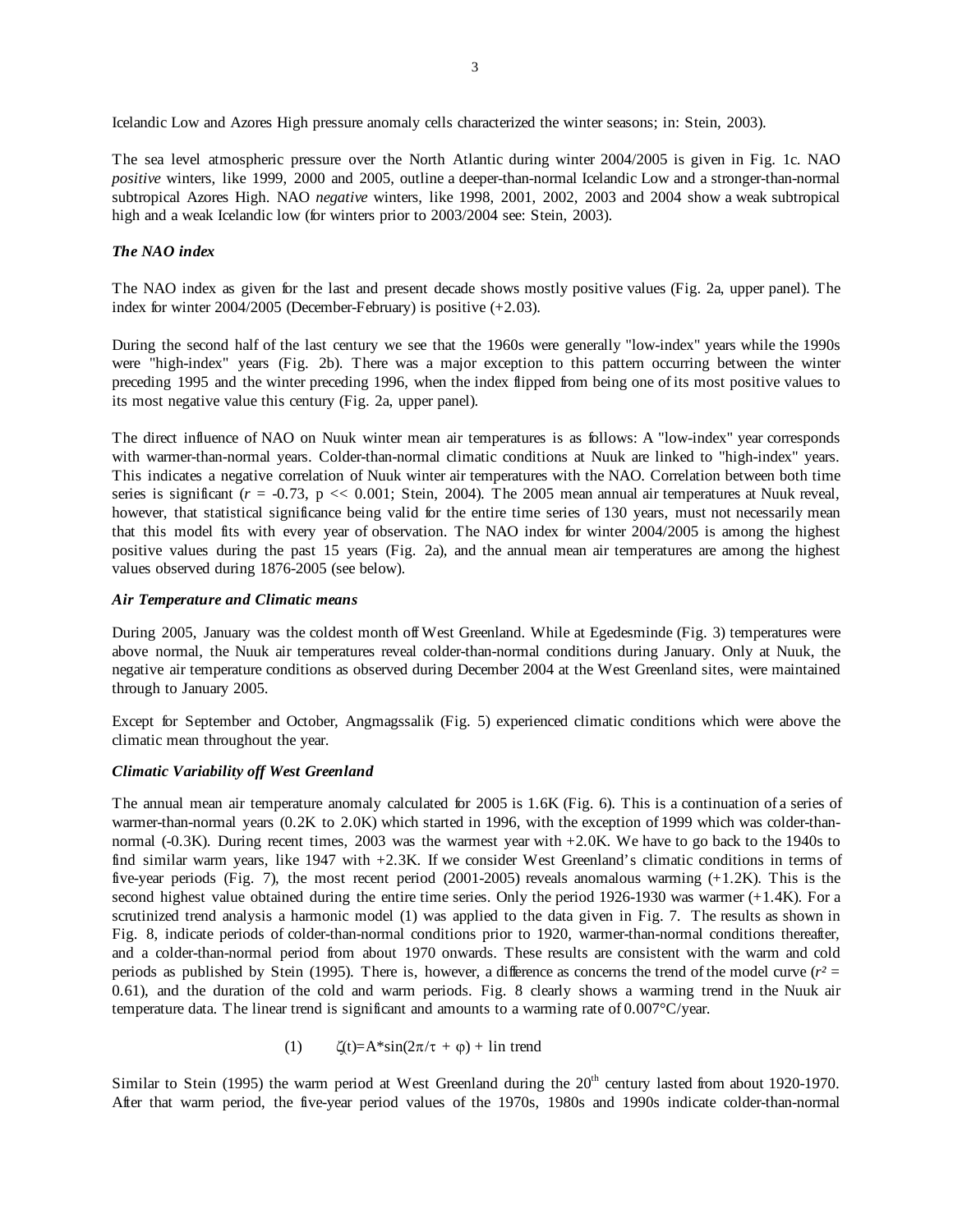conditions, whereas from 2000 onwards warmer-than-normal conditions characterize the West Greenland climate. As discussed above, during 1996 warming started. This led to shortening of the cold period which was about 30 years instead of 54 years as proposed by Stein (1995).

Warming in arctic regions has become a more and more frightening scenario in past years (http://cires.colorado.edu/science/groups/steffen/greenland/melt2005/). Warming as observed in our data on West Greenland Current properties (e.g. Stein, 2005), in the climatic data of Nuuk, as indicated above, and in subsurface oceanographic data off West Greenland's fishing banks (see below) support this scenario.

The presentation of decadal air temperature anomalies at Nuuk (Fig. 9) reveals much variability during the first year of each decade: whereas the years 1950 and 1960 were warmer-than-normal, 1970 about normal, the years 1980 and 1990 indicated considerable positive/negative anomalies, and the year 2000 conditions were similar to 1980. The year 2001 was the warmest "year 1" since the 1950s, and 2002 is the first warmer-than-normal "year 2" after three decades. 2003 is the warmest year on record for all decades, and 2004 is the warmest "year 4". The year 2005  $(+1.6K)$  is in a similar range as the years 1955  $(+1.3K)$ , 1965  $(+1.7K)$  and 1985  $(+1.8K)$ .

## *Ice Conditions around Greenland*

Winter sea ice conditions were favourable during 2005 off West Greenland. The sea ice drift has a significant offshore component which is called the "West Ice". The southernmost location of the ice edge of "West Ice" was found around end-February off Maniitsoq/Sukkertoppen (Fig. 10), a month earlier than during 2004. Multi-year sea ice, coming from the Arctic Ocean via the East Greenland current to the Cape Farewell area, is called "Storis". During early June, the East Greenland coast was surrounded by sea ice with concentrations ranging from 3-10 tenth (Fig. 12). There was also a tongue of newly formed ice in the Cape Farewell region (Fig. 11). Sea ice formed again in Baffin Bay in the first decade of November (Fig. 13) when 3-10 tenth of ice concentration was observed north off Baffin Island. Off East Greenland first sea ice formation was encountered in the Angmagssalik area and to the north during the third decade of November (Fig. 14). Due to these favourite ice conditions the cruise WH280 of FRV "*Walther Herwig III*" to East and West Greenland waters in October/November 2005 was not affected by any sea ice.

## *Sea ice off Labrador and water temperatures off West Greenland*

Based on the subsurface temperature observations of RV "*Walther Herwig III*" during autumn 1989-2005, and sea ice cover off Labrador in the following winter season (JAN-MAR), statistical correlation was performed for both data sets (V. A. Borovkov, Knipovich Polar Research Institute of Marine Fisheries and Oceanography (PINRO), Murmansk, Russia). The results are given in Fig. 15 and 16. Accordingly, the variability of mean water temperatures off West Greenland (bottom depth ≤200 m) measured during autumn, explains 72% of the variation in sea ice off Labrador during the following winter season (JAN-MAR).

## *Subsurface Observations off West Greenland*

There are two salient features in the vertical distribution of temperature which characterize the hydrographic properties between Greenland and arctic Canada (Stein, 2005): The Baffin Island Current and the core of the West Greenland Current (WGC). The Baffin Island Current is a broad current band which exports cold water from Baffin Bay southwards. On the eastern side of the section, the West Greenland Current flows along the shelf break and transports heat into the Baffin Bay.

Vertical distribution of potential temperature and salinity at the NAFO Standard Oceanographic Sections Fyllas Bank and Cape Desolation (Fig. 17) are given in Fig. 18 and 19.

# *Fyllas Bank Section*

The Fyllas Bank Section crosses the WGC-core at the off-slope stations 4 and 5 (Fig. 18). During autumn 2005 observations, core temperatures/salinities amounted to 5.8°C/34.986 PSU at about 225 m depth (station 5), maximum temperature was found at 118 m (6.41°C, 34.920 PSU). The surface layers are dominated by low saline  $(-33.5 \text{ PSU})$  water of  $2.0^{\circ}$ C to  $3.0^{\circ}$ C.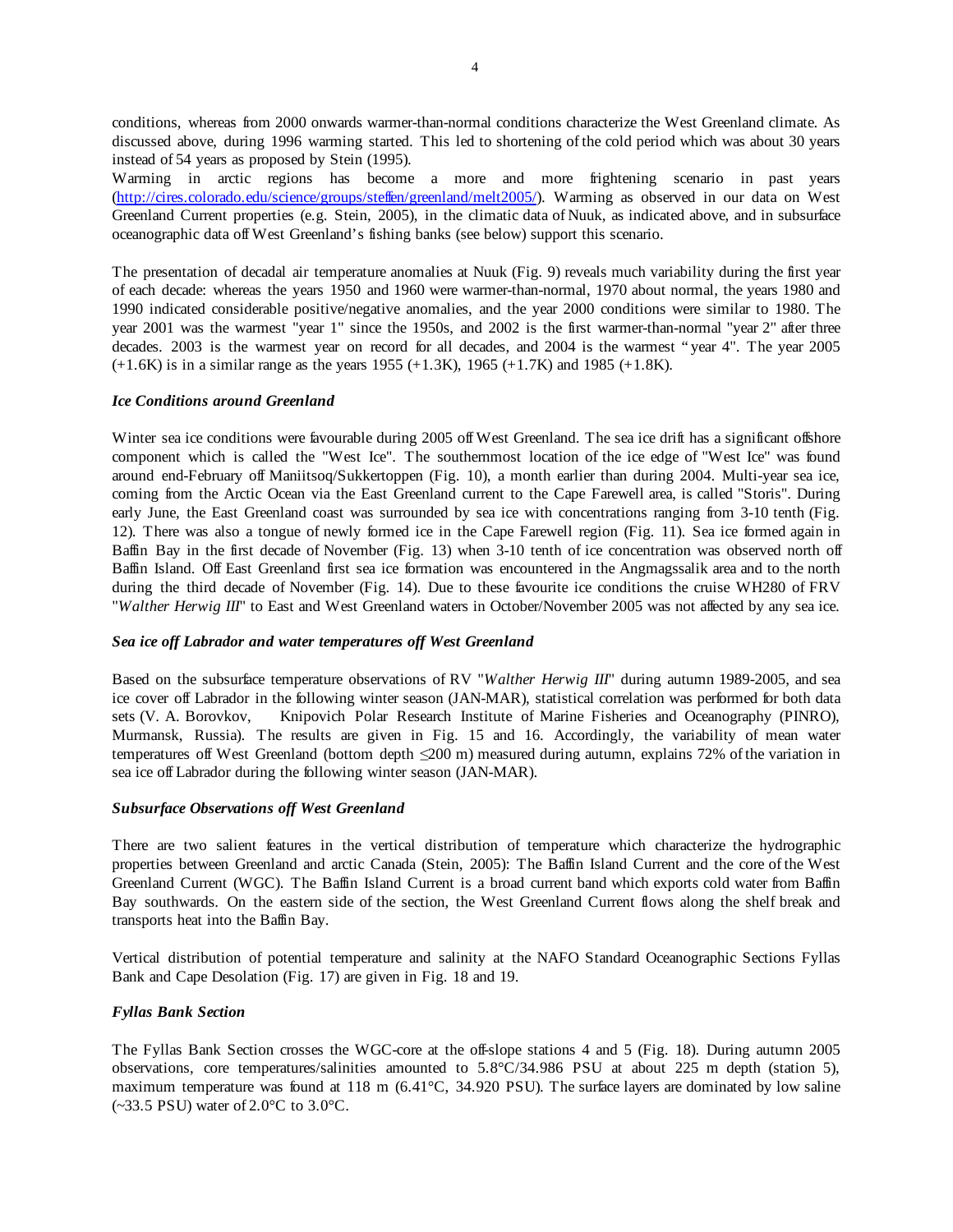#### *Cape Desolation Section*

The Cape Desolation Section station 3 is in the domain of the WGC-core and reveals temperatures (salinities) of 6.0°C (35.024 PSU) at 232 m depth during 5 November 2005 (Fig. 19). At depths of 2 993 m potential temperature of 1.51°C was calculated (*in situ* temperature / salinity: 1.74°C/34.889 PSU).

### *Temperature time series Fyllas Bank station 4*

Based on autumn measurements (September-November) at station 4 of the Fyllas Bank section, the temperature anomaly time series reveals a warming trend which is persistent since 1993 (Fig. 20). Since station 4 of the Fyllas Bank section is situated at the bank slope, it happened in the past decades that cold surface waters from Fyllas Bank were moved westward and influenced the upper 200 m of the water column. This happened during autumn 1983, 1992 and 2002, and these events will be called here "polar events". Subsurface warming during 2005 was in the range of the warm 1960s temperatures, but was less than during autumn 2003 when temperatures were 2.44K above normal, and normal for the layer 0-200 m is 2.87°C. The subsurface warming off West Greenland is analysed in detail in Stein (2005).

### *Calibration samples*

Data on calibration samples taken at CD3, reveal freshening in deep water layers from 1984 onwards (Fig. 22 and 23). During the 2005 cruise, calibration samples were obtained at 500 m, 1 000 m, 1 500 m, 2 000 m, 2 500 m and 3 000 m depth. Model (1) adjusted to the data of 1 500 m, 2 000 m and 3 000 m depth, reveals significant harmonic trends.

They explain 85% of variation at 1 500 m depth (Fig. 21), 81% at 2 000 m depth and 44% at 3 000 m depth. It is suggested here that the values at 1 500 m depth represent climatic changes in the Labrador Sea throughout the time of the 1980s to 2005. At 2 000 m depth, which is the approximate depth of the upper boundary of the saline, lowoxygen layers of the North Atlantic Deep Water (NADW) the model suggests climatic changes which might be forced by the Labrador Sea Water layer, sitting above the NADW (Stein and Wegner, 1990). The bottom water layer at Cape Desolation station 3 is influenced by the Denmark Strait Overflow water. It would appear that the salinity at this depth (3 000 m) points at freshening of this water mass, which obtains its characteristics north of the Denmark Strait in the Greenland Sea.

#### **References**

BUCH, E. 2000. Air-sea-ice conditions off southwest Greenland, 1981-97. *J. Northw. Atl. Fish. Sci.,* **26**: 123-136. LOEWE, P., and G. KOSLOWSKI 1998. The Western Baltic Sea ice season in terms of a mass-related severity

- index 1879-1992. *Tellus*, **50** A, 219-241.
- SCHLITZER, R. 2005. Ocean Data View. http://www.awi-bremerhaven.de/GEO/ODV
- STEIN, M. 1988. Revision of list of NAFO standard oceanographic sections and stations. *NAFO SCR Doc.,* No. 1, Serial No. N1432, 9 p.
- STEIN, M. 1995. Climatic conditions around Greenland 1992. *NAFO Sci. Coun. Studies,* **22**: 33-41.
- STEIN, M. 2003. Climatic conditions around Greenland 2002. *NAFO SCR Doc.* 03/4: 1-31.

STEIN, M. 2004. Climatic overview of NAFO Subarea 1, 1991-2000. *J. Northw. Atl. Fish. Sci.,* **34**: 29- 41.

- STEIN, M. 2005. Atlantic subpolar gyre warming impacts on Greenland offshore waters. *J. Northw. Atl. Fish. Sci.*, (36): 1-12.
- STEIN, M., and G. WEGNER 1990. Recent thermohaline observations on the deep waters off West Greenland. *NAFO Sci. Coun. Studies,* **14**: 29-37

.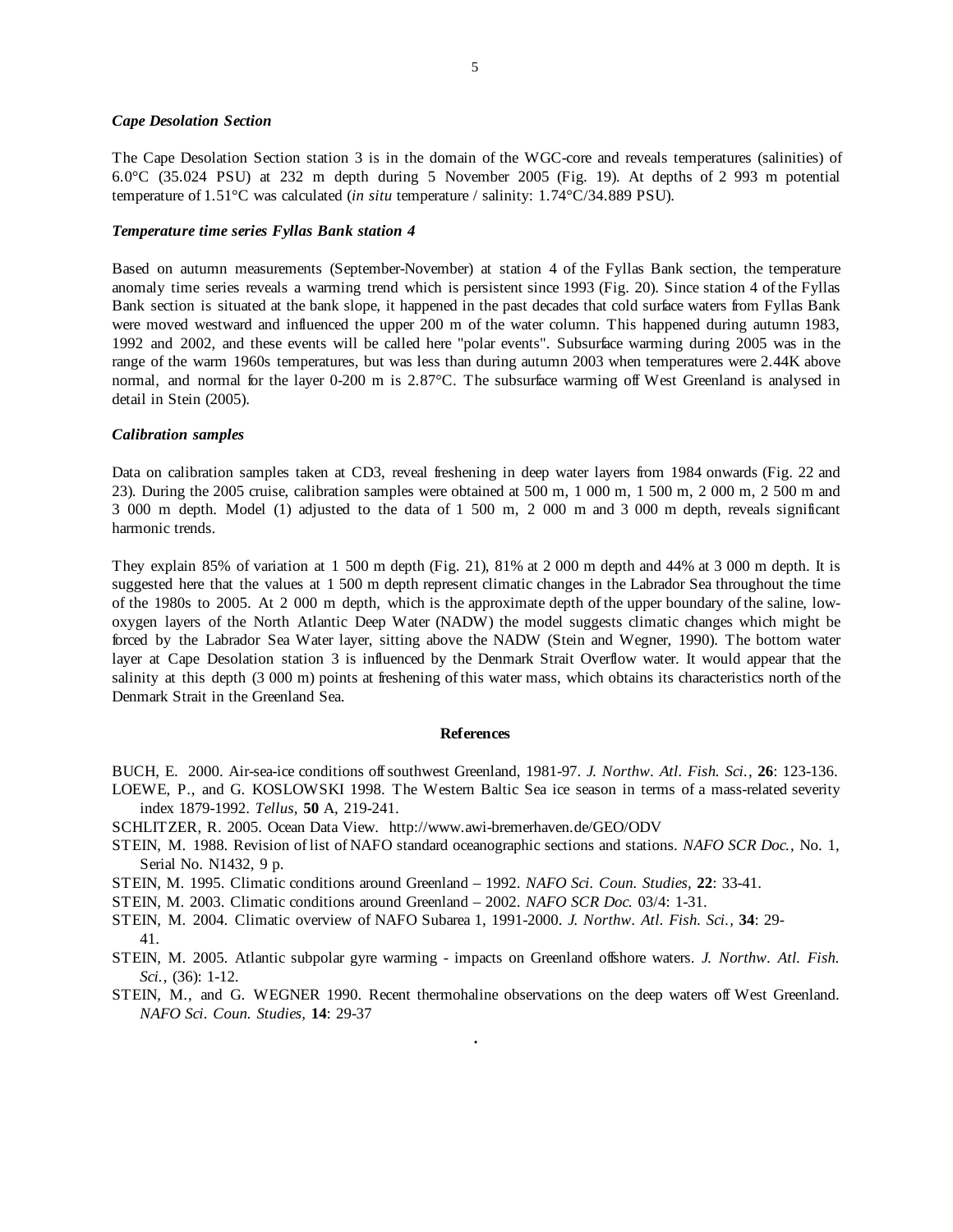

Fig. 1a. Area of investigation during WH 280 (13 October-24 November 2005), and individual survey strata; strata 0-200 m: 1.1, 2.1, 3.1, 4.1, 5.1, 6.1 and 7.1, and 200-400 m: 1.2, 2.2, 3.2, 4.2, 5.2, 6.2 and 7.2 around Greenland.



Fig. 1bc. (**b**) The pattern of sea level atmospheric pressure anomaly during the winters (December, January, February) of 2004/2005, red year label denotes positive NAO index. (**c**) The pattern of sea level atmospheric pressure during the same winter as in Fig. 1b.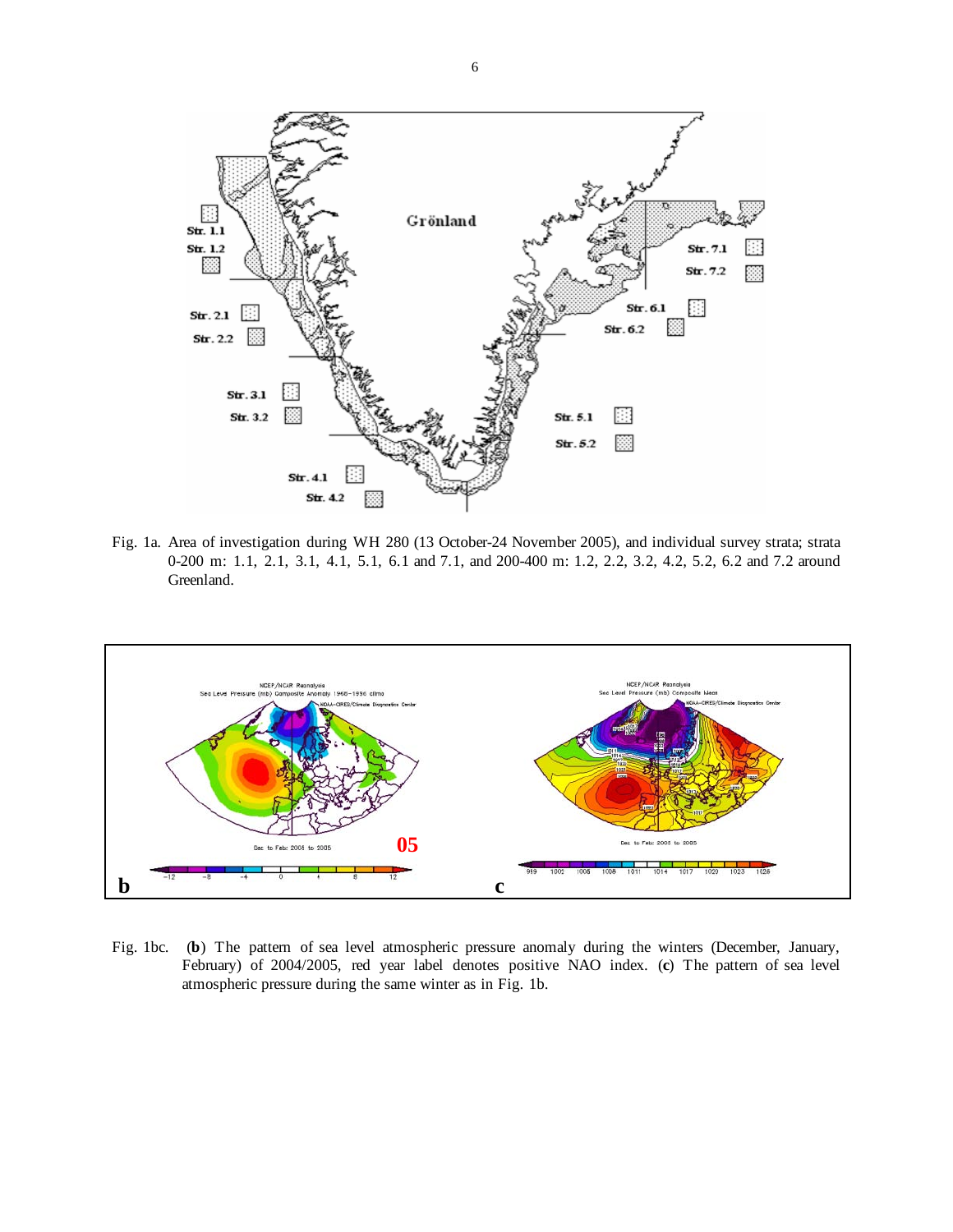

Fig. 2. The winter (DJF) NAO index in terms of the last and present decade (**a**) and the second half of the last century (lower figure **b**, a 5 year running mean has been applied).



Fig. 3. Monthly mean air temperature [°C] at Egedesminde during 2005 (red, thin line) and climatic mean (1961- 1990).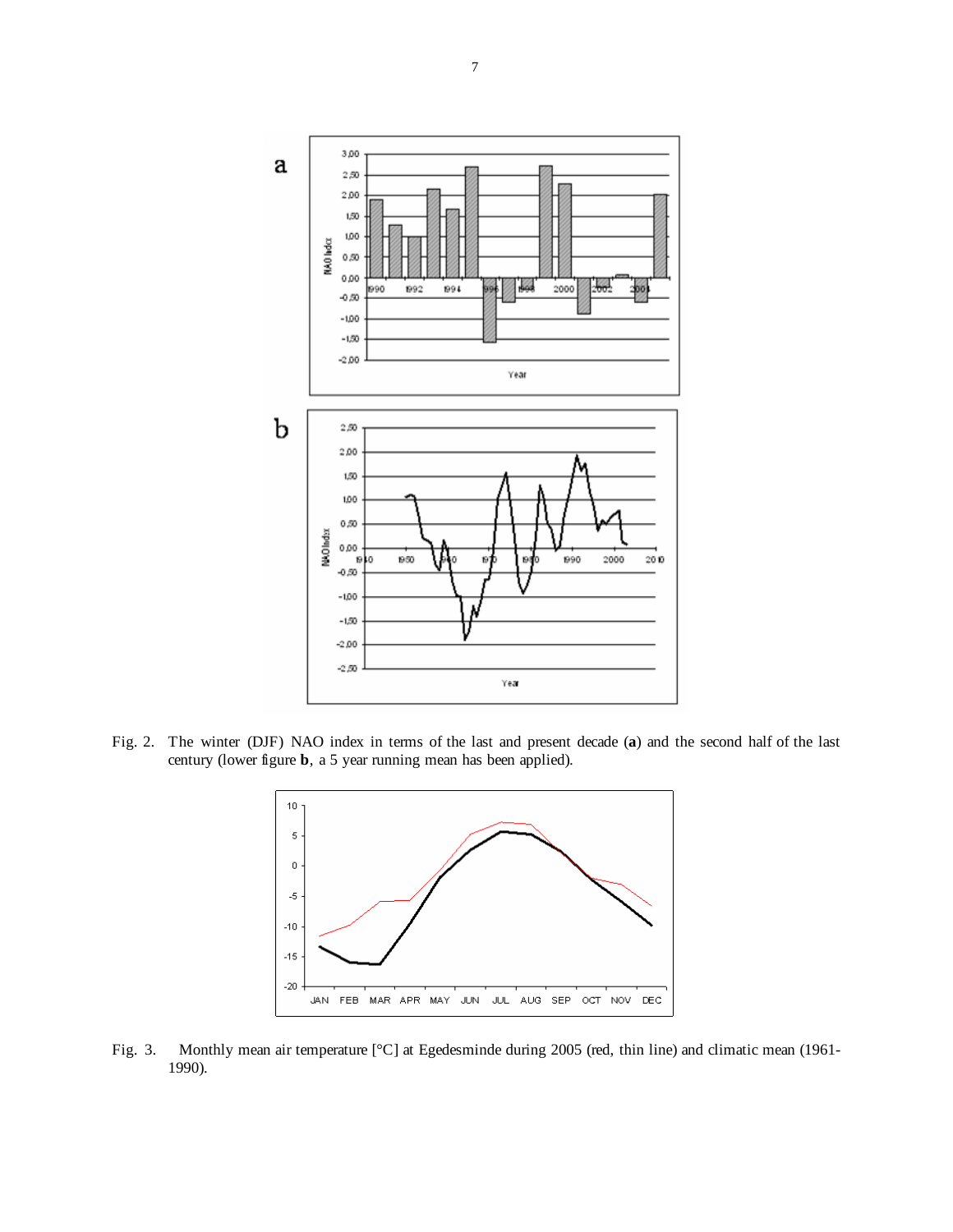

Fig. 4 Monthly mean air temperature [°C] at Nuuk during 2005 (red, thin line) and climatic mean (1961-1990).



Fig. 5. Monthly mean air temperature [°C] at Angmagssalik during 2005 (red, thin line) and climatic mean (1961- 1990).



Fig. 6 Time series of annual mean air temperature anomalies at Nuuk (1876-2005, rel. 1961-90), and 13-year running mean.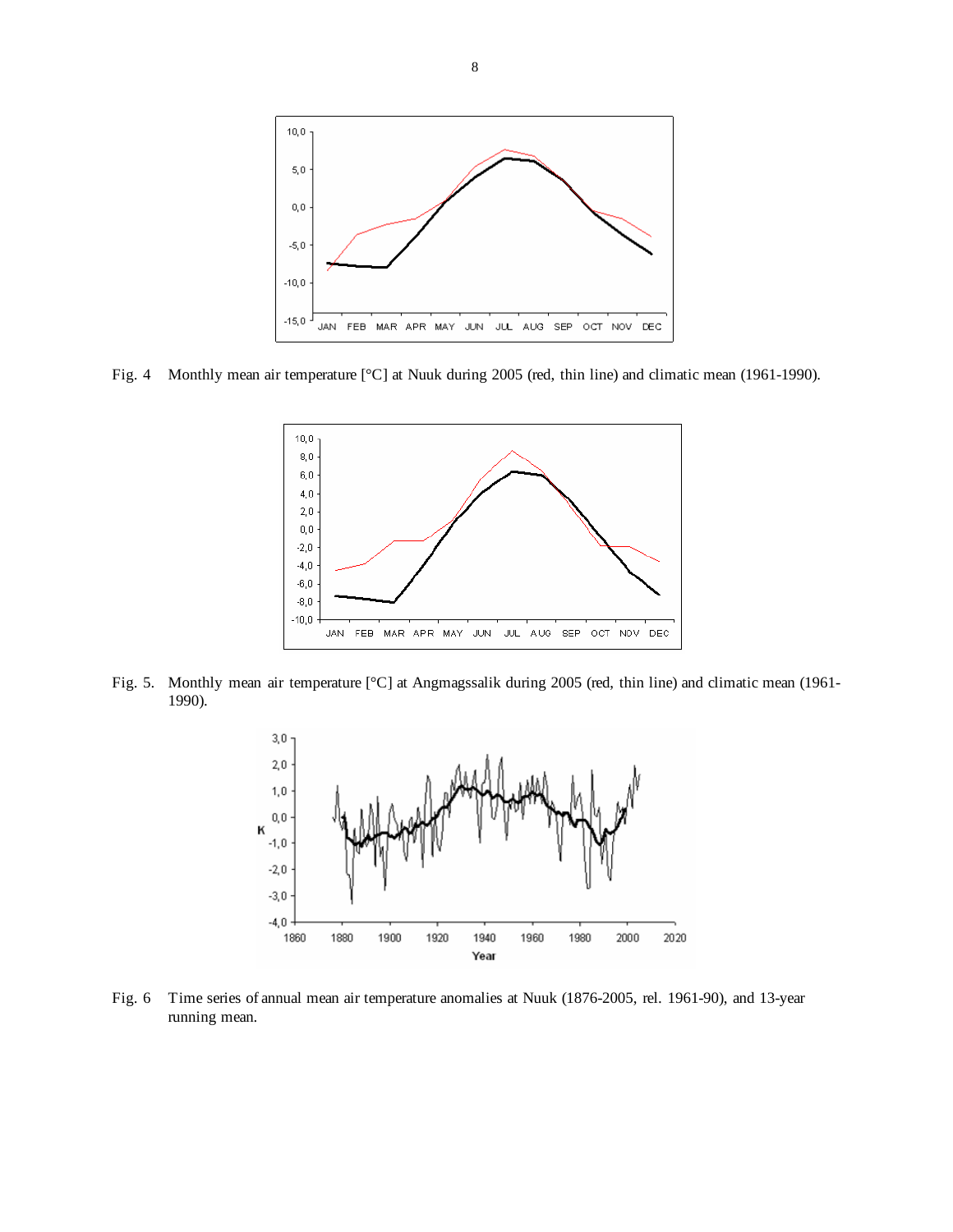

Fig. 7. West Greenland's air temperature anomalies in terms of five-year periods (1876-1880, 1881-1885, …, 2001- 2005); data are given in 5-year intervals, starting with 1880, ending with 2005.



Fig. 8. West Greenland's air temperature anomalies in terms of five-year periods (1876-1880, 1881-1885, …, 2001- 2005); harmonic model (1) adjusted to the data ( $r^2 = 0.61$ ); linear trend of model ( $r^2 = 0.15$ ) is given.



Fig. 9. Composite of decadal air temperature anomalies at Nuuk given relative to the climatic mean of 1961-90 for the decades of the 1950s-1990s and 2000s (dashed column).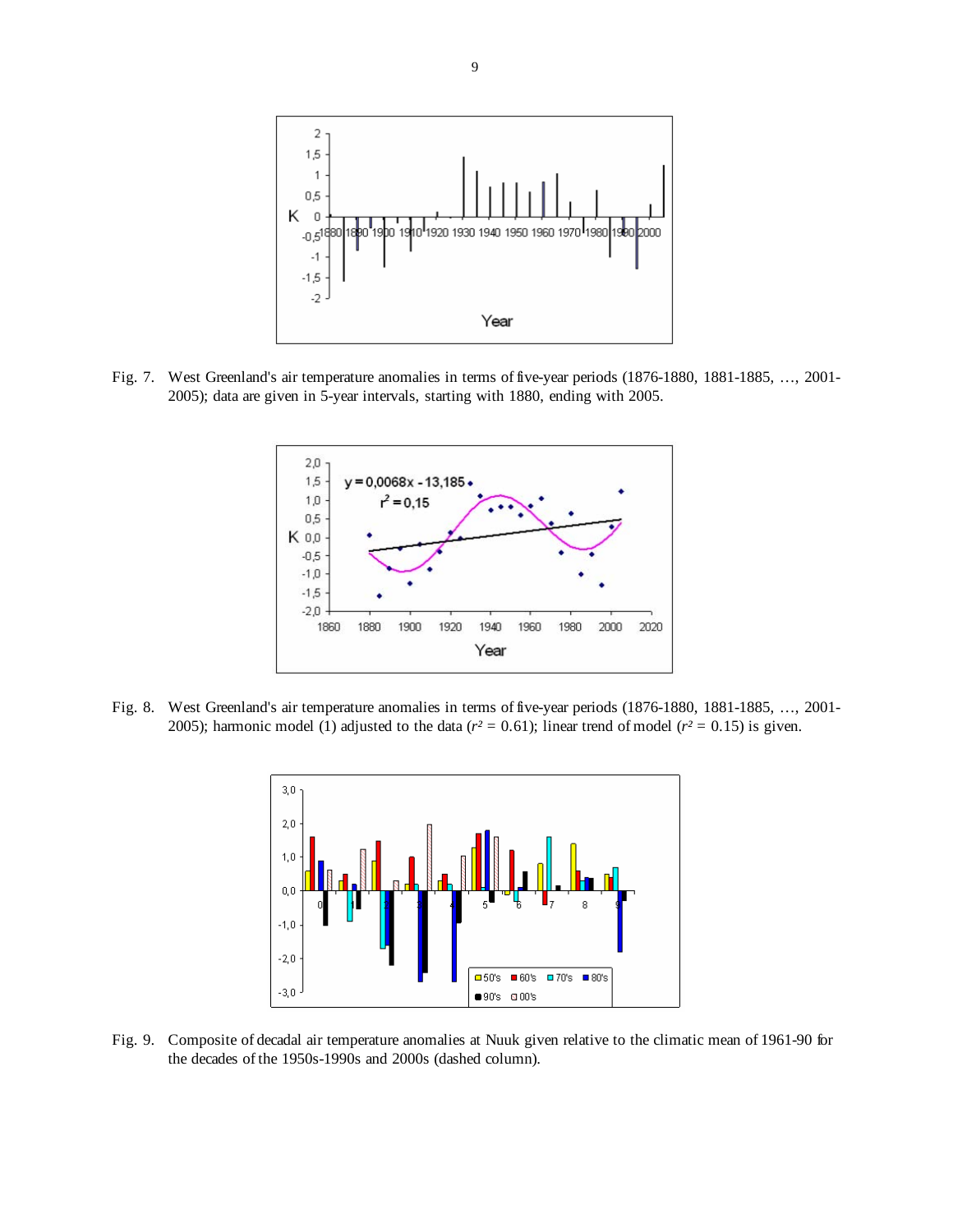

Fig. 10. Ice cover and ice edge during 28 February-04 March 2005 (Davis Strait).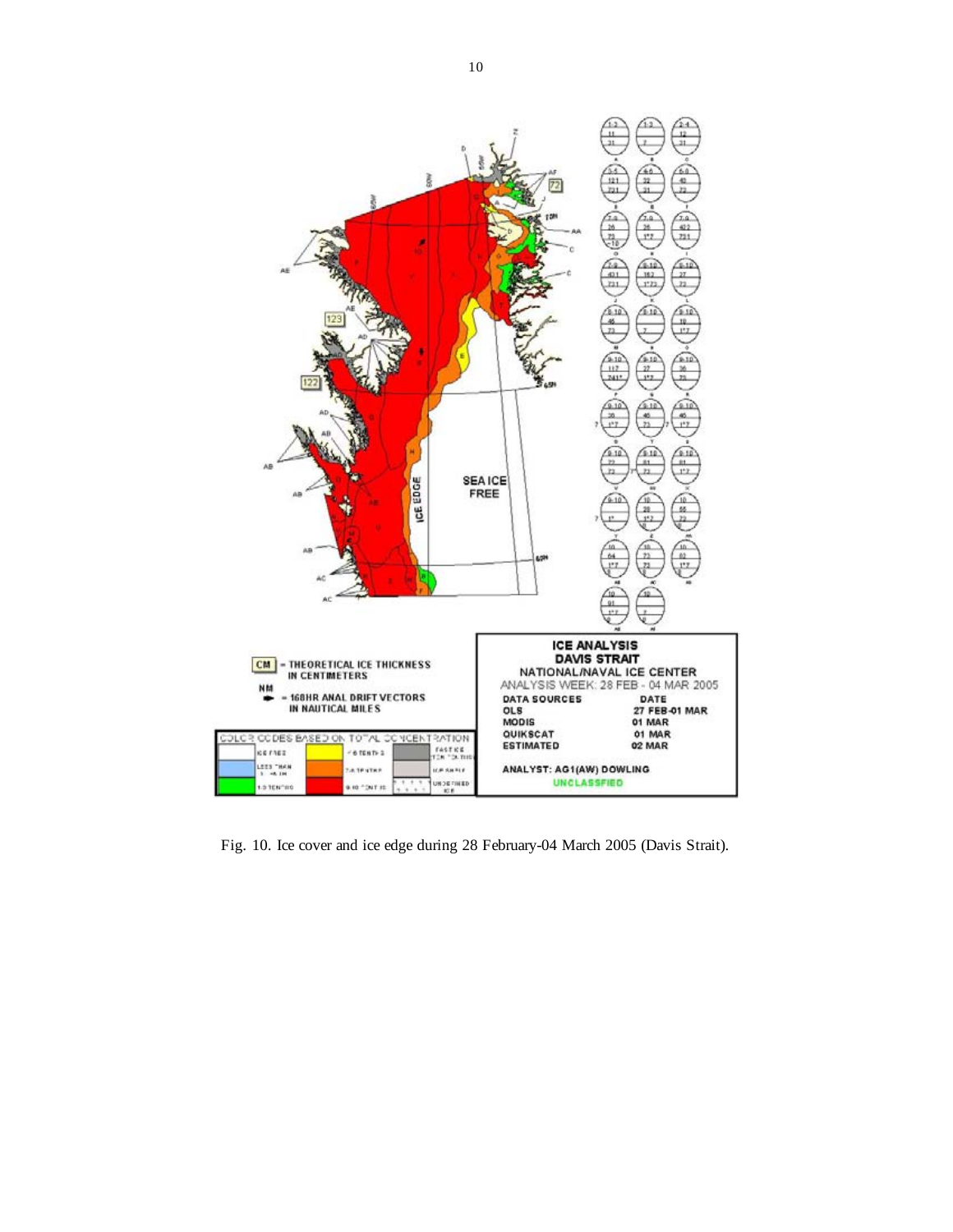

Fig. 11. Ice cover and ice edge during 06-10 June 2005 (Greenland Southwest).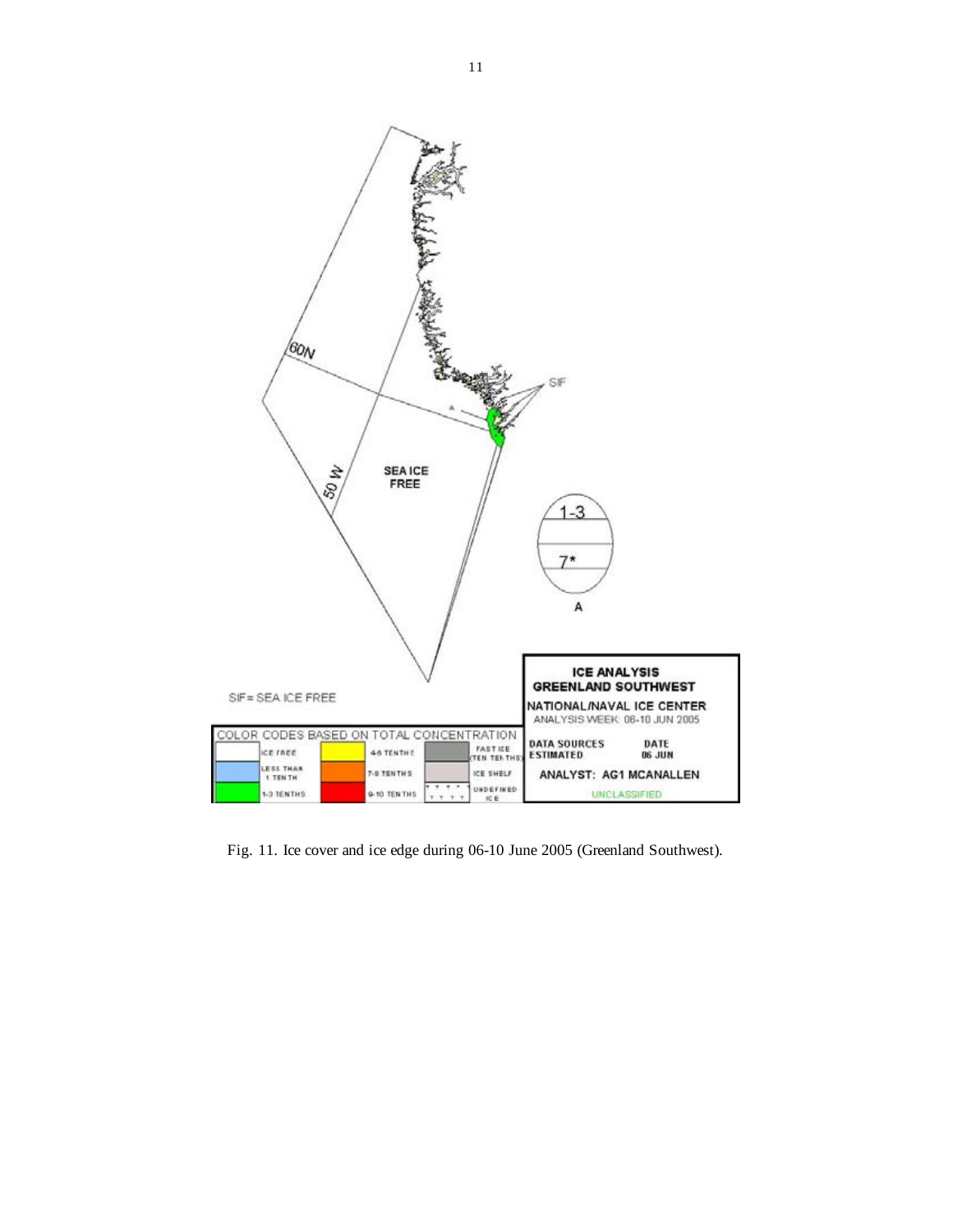

Fig. 12. Ice cover and ice edge during 06-10 June 2005 (Greenland South).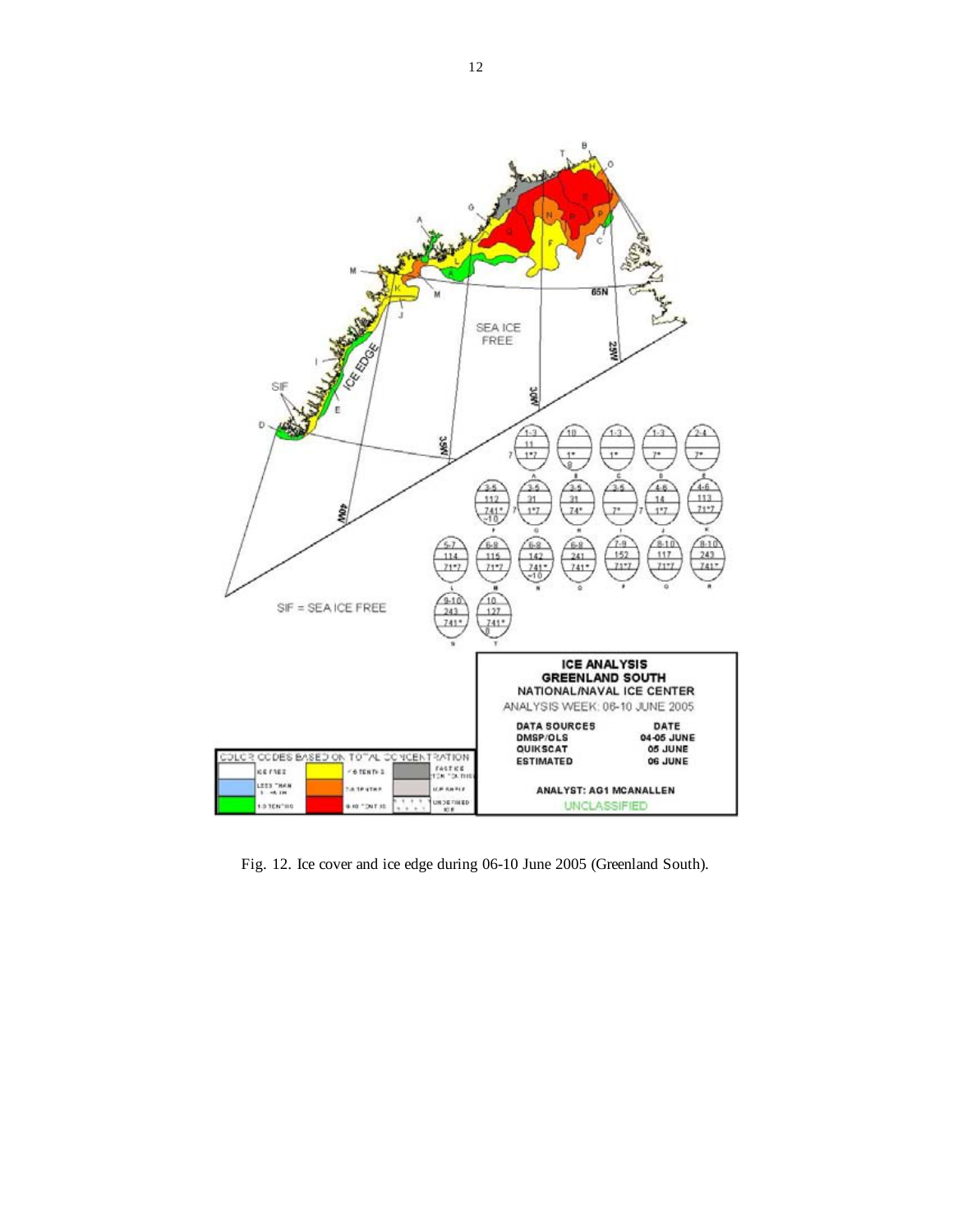

Fig. 13. Ice cover and ice edge during 07-11 November 2005 (Davis Strait).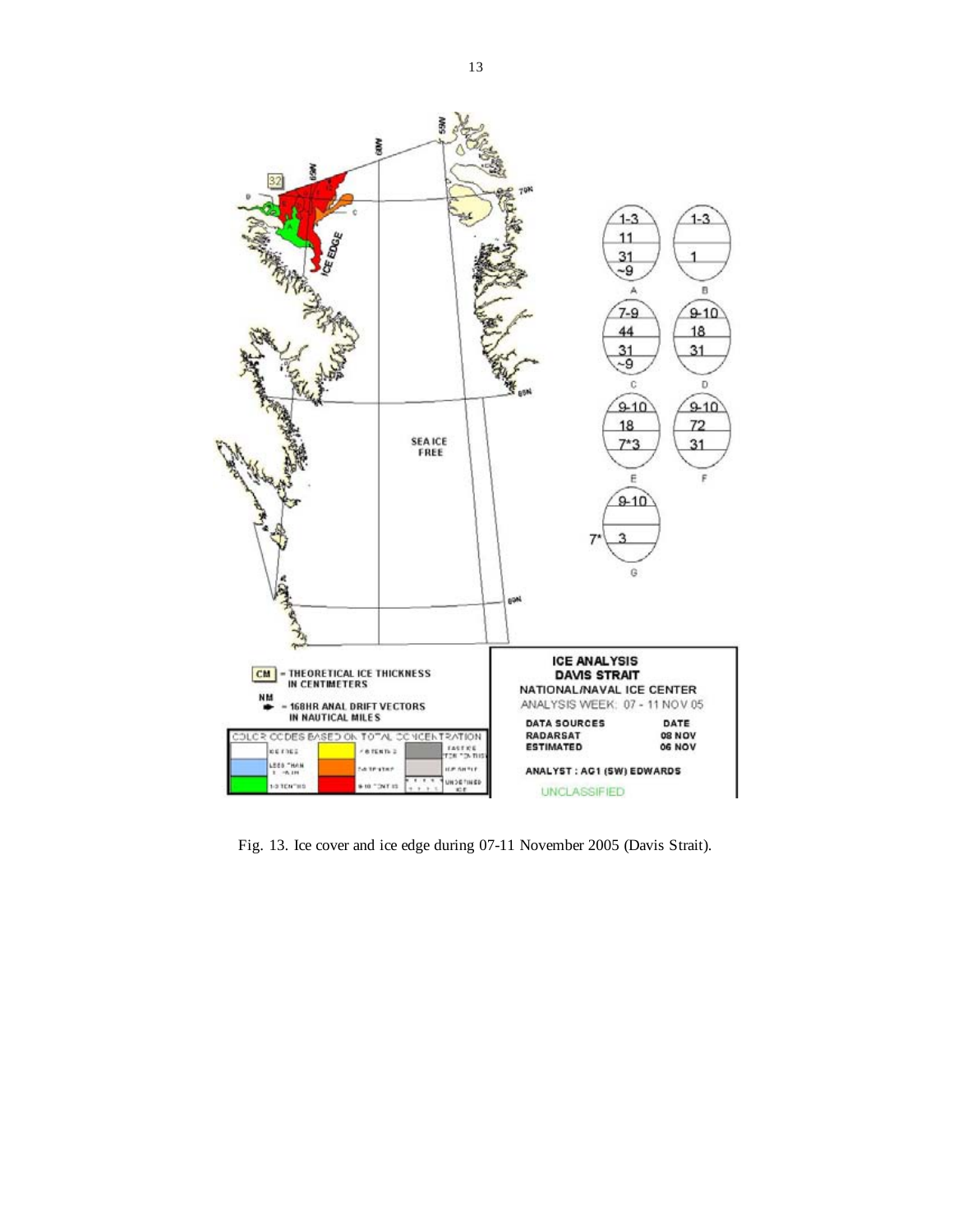

Fig. 14. Ice cover and ice edge during 21-25 November 2005 (Greenland South).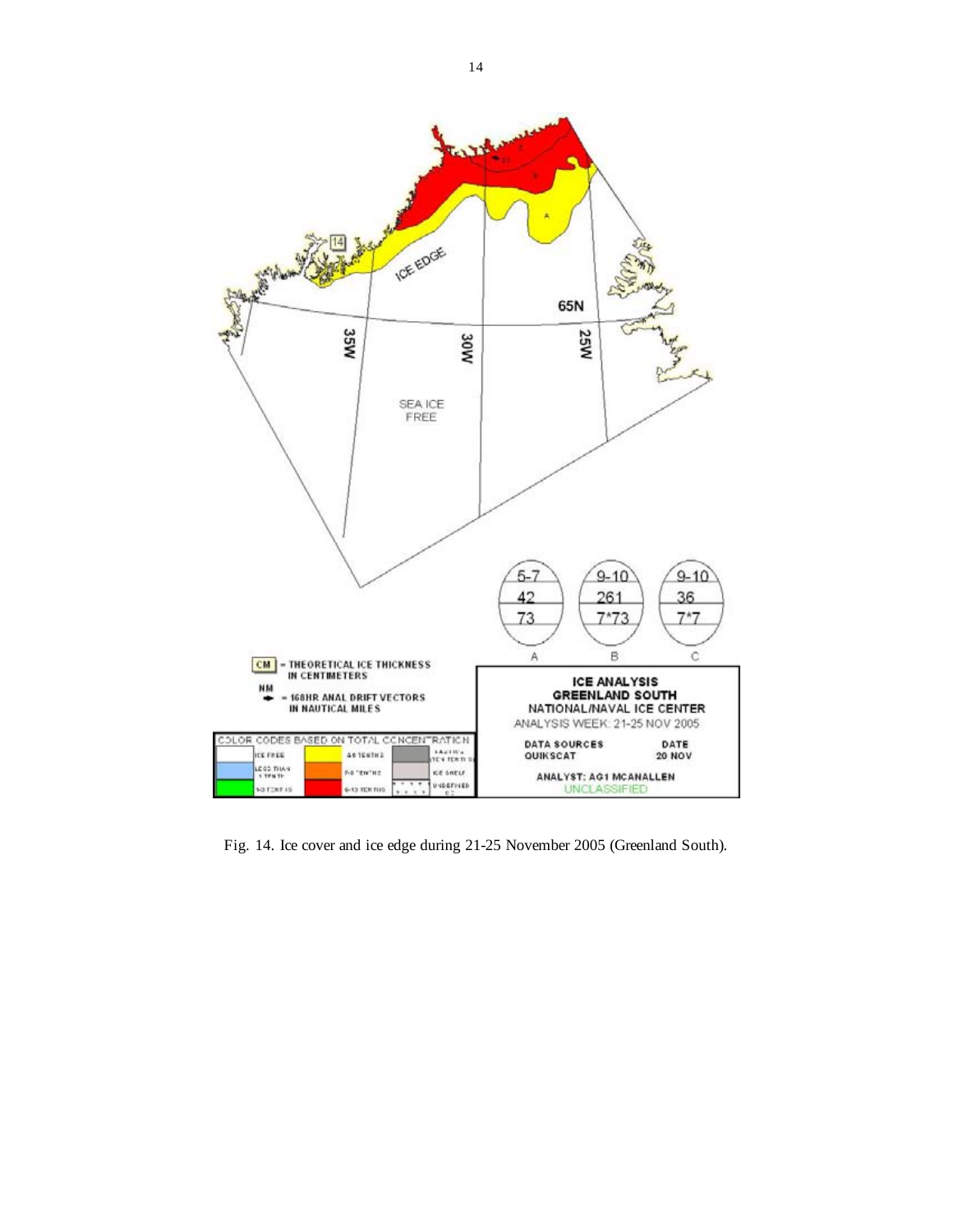

Fig. 15. Mean water temperatures (T\_bottom depth ≤200 m) off West Greenland during autumn and sea ice cover off Labrador during JAN-MAR of the following year.



Fig. 16. Linear correlation between mean water temperatures (T\_bottom depth ≤200 m) off West Greenland during autumn and sea ice cover off Labrador during JAN-MAR of the following year.



Fig. 17. Positions of fishing stations off East and West Greenland (89), sampled NAFO Standard Sections: Fyllas Bank, Cape Desolation; in brackets: No. of stations.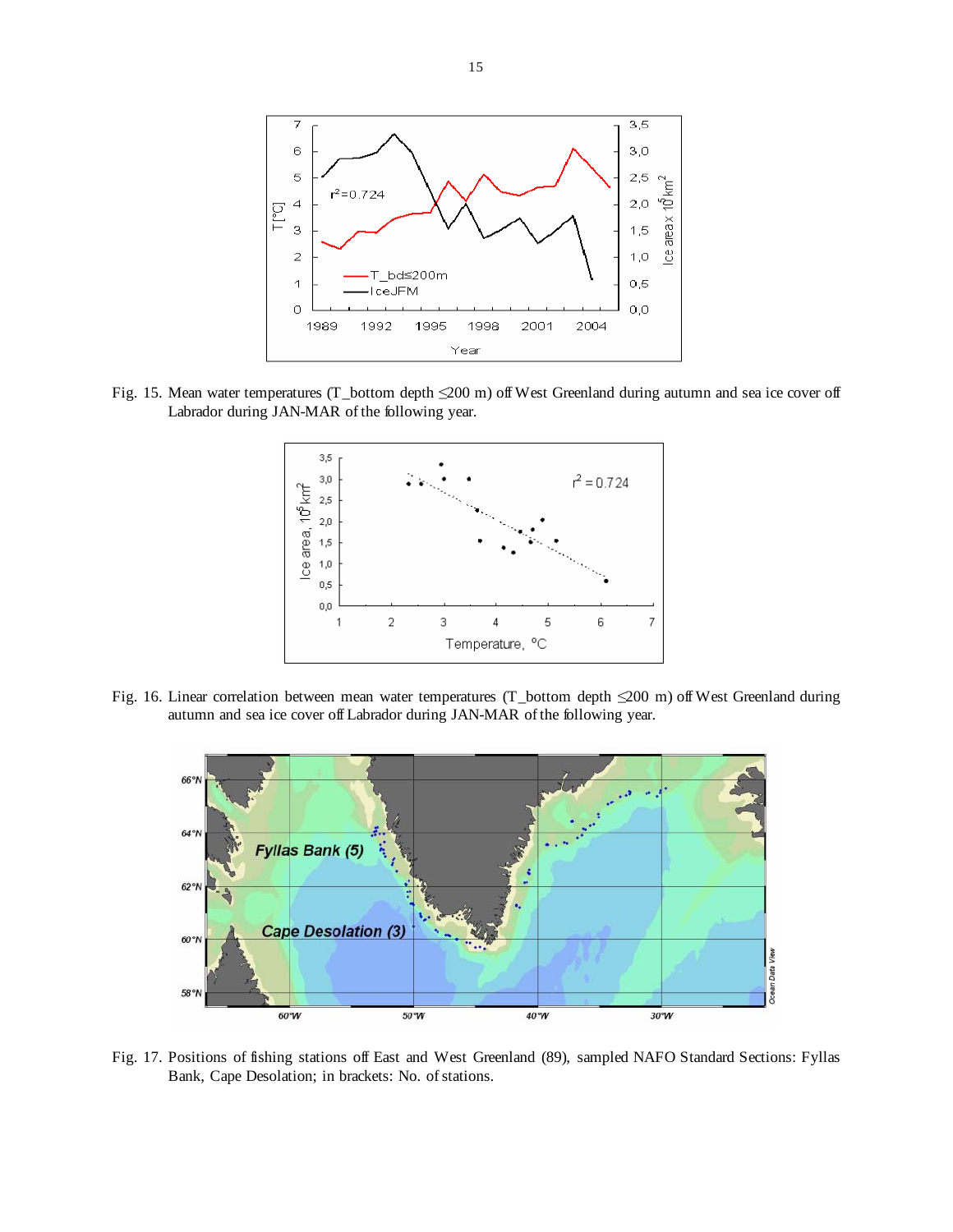

Fig. 18. Potential temperature and salinity along Fylla Bank Section (12 November 2005).



Fig. 19. Potential temperature and salinity along Cape Desolation Section (5 November 2005).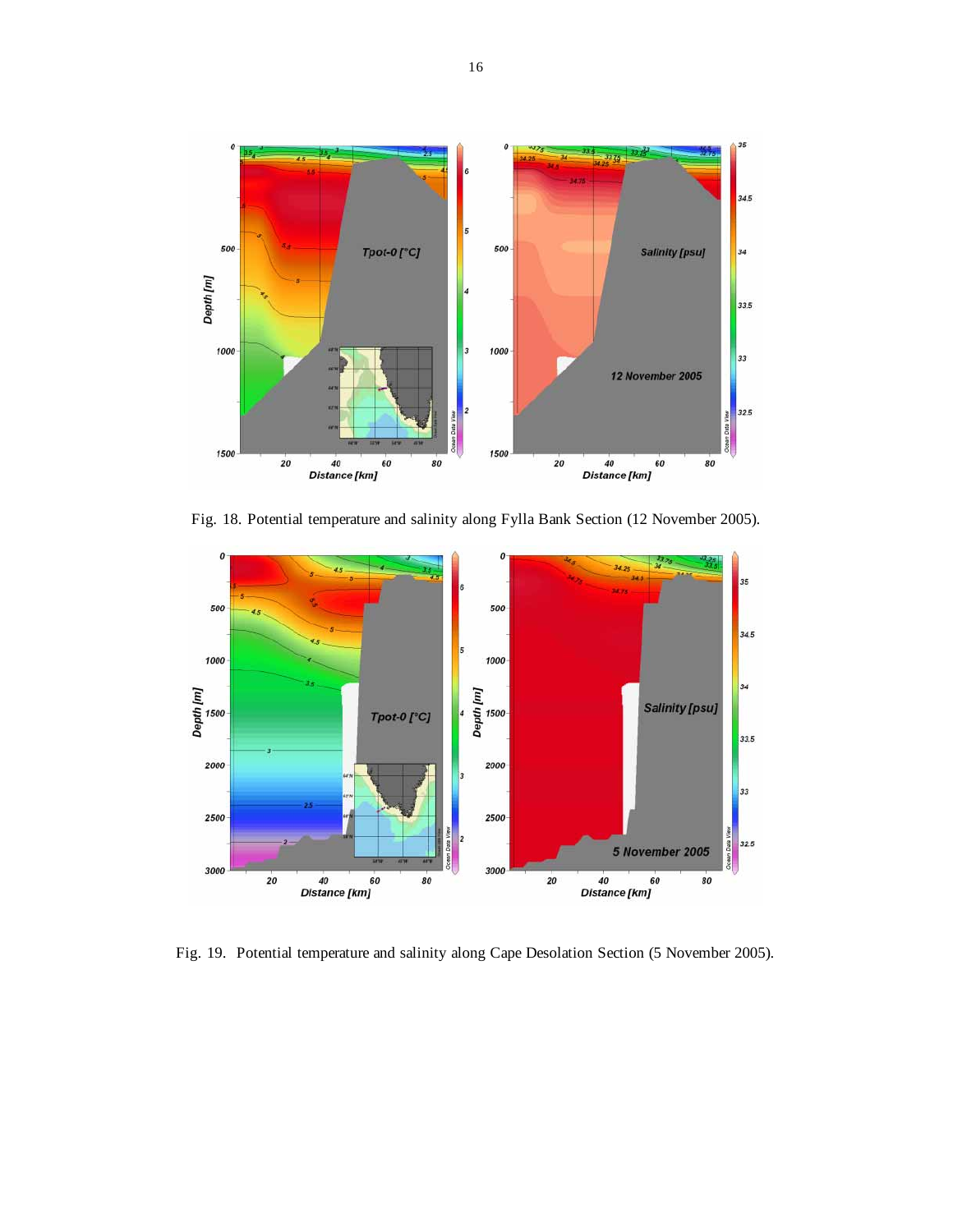

Fig. 20. Mean water temperature anomalies of layer 0-200 m at station 4 of the Fyllas Bank Section during autumn; data: 1964-2005 (thin), 5 yr r.m. (bold); (base period: 1964-1990).



Fig. 21. Salinity of **calibration samples** at Cape Desolation Section station 3, **1 500 m** depth (60°28'N, 50°00'W; data: 1984-2005; harmonic model adjusted to the data;  $r^2 = 0.85$ ).